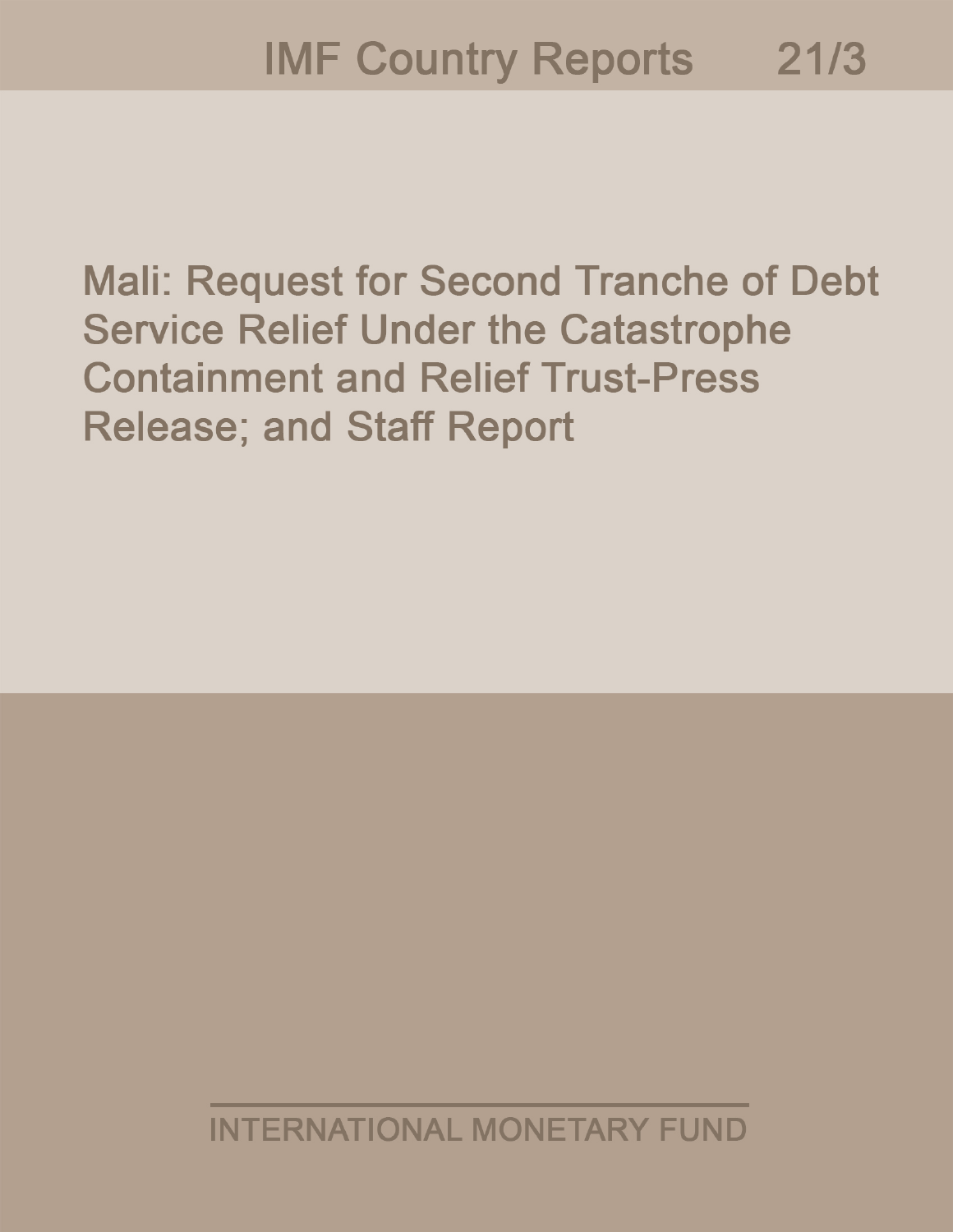

**IMF Country Report No. 21/3**

**MALI**

January 2021

### **REQUEST FOR SECOND TRANCHE OF DEBT SERVICE RELIEF UNDER THE CATASTROPHE CONTAINMENT AND RELIEF TRUST—PRESS RELEASE; AND STAFF REPORT**

In the context of the Request for Second Tranche of Debt Service Relief Under the Catastrophe Containment and Relief Trust, the following documents have been released and are included in this package:

- A **Press Release.**
- The **Staff Report** prepared by IMF staff and completed on October 16, 2020 for the Executive Board's consideration on a lapse-of-time basis.

The IMF's transparency policy allows for the deletion of market-sensitive information and premature disclosure of the authorities' policy intentions in published staff reports and other documents.

Copies of this report are available to the public from

International Monetary Fund • Publication Services PO Box 92780 • Washington, D.C. 20090 Telephone: (202) 623-7430 • Fax: (202) 623-7201 E-mail: publications@imf.org Web:<http://www.imf.org> Price: \$18.00 per printed copy

> **International Monetary Fund Washington, D.C.**

© 2020 International Monetary Fund

©International Monetary Fund. Not for Redistribution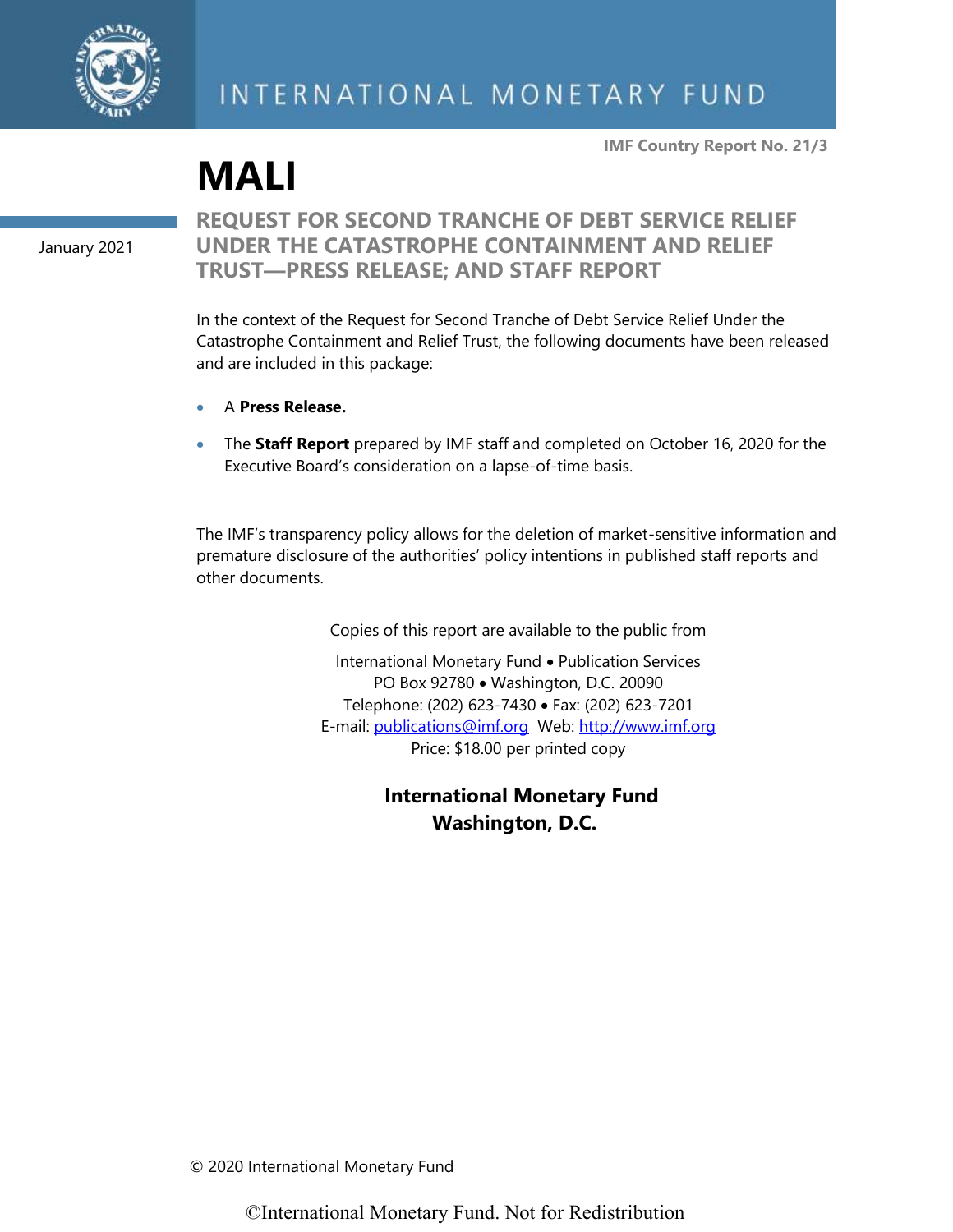

## **IMF Executive Board Extends Immediate Debt Service Relief for Mali for Another Six Months**

#### **FOR IMMEDIATE RELEASE**

- *On October 30, 2020, the Executive Board of the International Monetary Fund (IMF) approved a second six-month tranche of debt service relief for Mali under the Catastrophe Containment and Relief Trust (CCRT) without a meeting.*
- *The relief on debt service will free up scarce financial resources to continue strengthening the country's medical care capacity and addressing the social and economic fallout from the COVID-19 pandemic.*

**Washington, DC – October 30, 2020:** On October 30, 2020, the Executive Board of the International Monetary Fund (IMF) approved a second six-month tranche of debt service relief for Mali under the Catastrophe Containment and Relief Trust (CCRT) without a meeting. This approval follows the first six-month tranche (April 14 – October 13, 2020) approved on April 13, 2020 (see Press Release No. 20/151), and enables the disbursement of grants from the CCRT for payment of eligible debt service falling due to the IMF from October 14, 2020 to April 13, 2021, estimated at SDR 7.50 million (about US\$10.59 million). The relief on debt service will free up scarce financial resources to continue strengthening the country's medical care capacity and addressing the social and economic fallout from the COVID-19 pandemic.

This approval completes an earlier list of 28 low-income countries that benefited, on October 2, 2020, from the second six-month tranche of debt service relief under the CCRT (see Press Release No. 20/304). The approval for Mali was delayed because of the coup d'état on August 18, 2020 and the time needed to form the transition government.

#### *More information*

IMF Lending Tracker (emergency financing request approved by the IMF Executive Board) <https://www.imf.org/en/Topics/imf-and-covid19/COVID-Lending-Tracker>

IMF Executive Board calendar <https://www.imf.org/external/NP/SEC/bc/eng/index.aspx>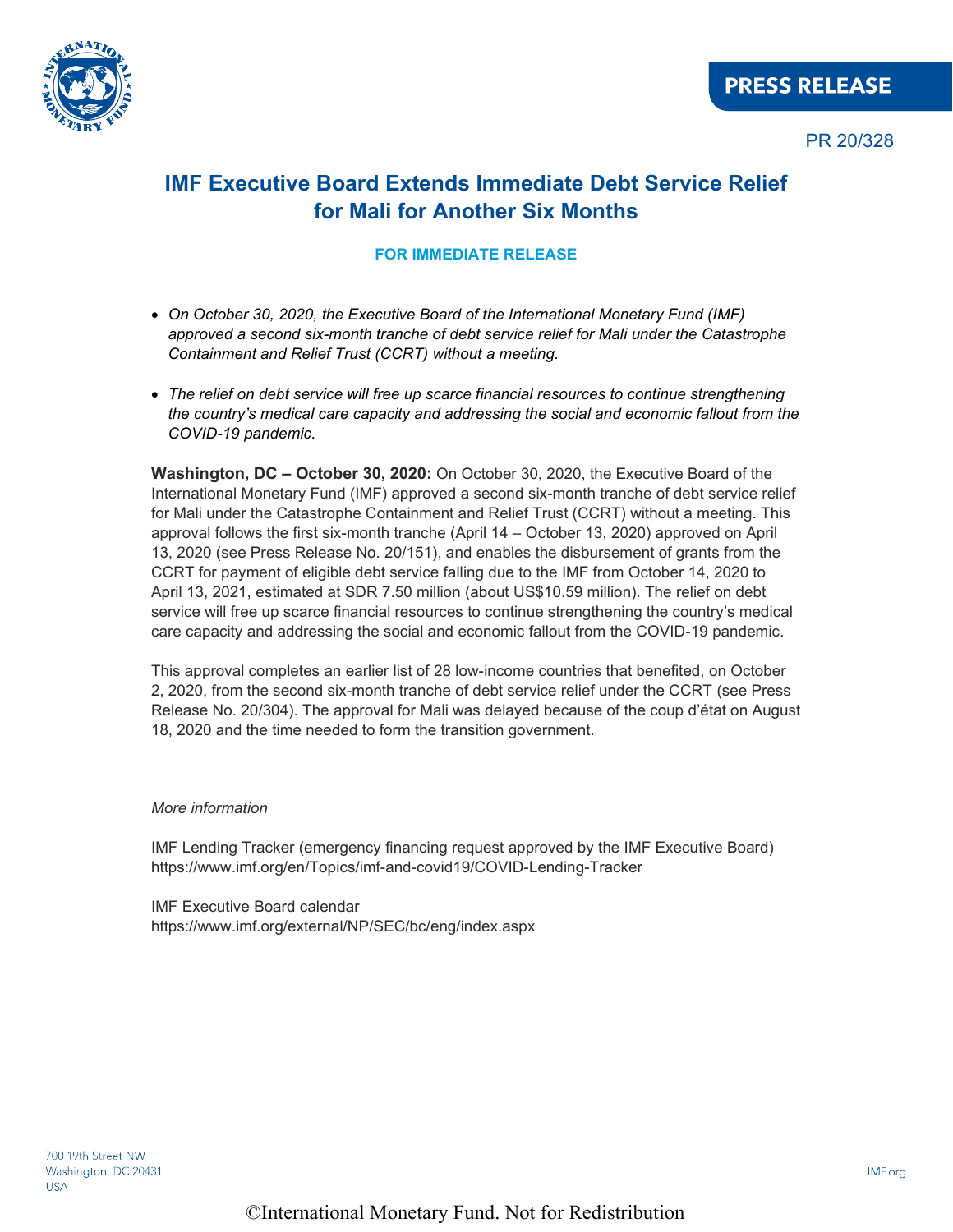<span id="page-3-0"></span>

# **MALI**

October 16, 2020

**REQUEST FOR SECOND TRANCHE OF DEBT SERVICE RELIEF UNDER THE CATASTROPHE CONTAINMENT AND RELIEF TRUST** 

Approved By **Annalisa Fedelino (AFR) and Bjoern Rother (SPR)** Prepared by the African Department

## **CONTENTS**

| <b>UPDATE FOR CCRT DEBT RELIEF</b>                     |  |
|--------------------------------------------------------|--|
| <b>TABLE</b>                                           |  |
| 1. Selected Economic and Financial Indicators, 2017–25 |  |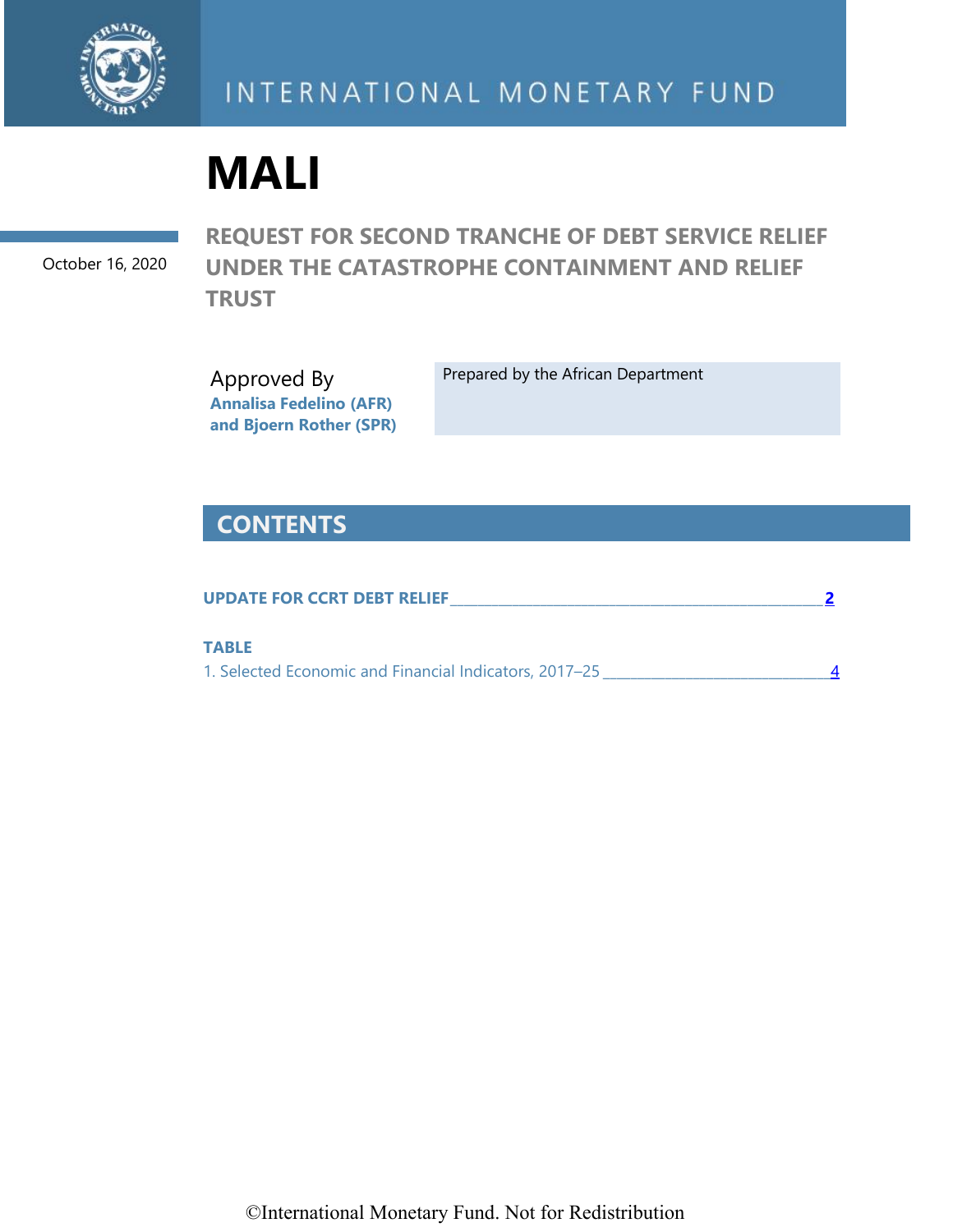# <span id="page-4-0"></span>**[UPDATE FOR CCRT DEBT RELIEF](#page-3-0)**

**1. Recent Economic Developments.** The COVID-19 pandemic and the August 2020 coup d'état have disrupted more than half a decade of strong economic performance, during which growth averaged 5 percent.<sup>1</sup> Growth is projected to decline from 5 percent to -2 percent in 2020 both on account of the pandemic (reflecting a slowdown in external demand, travel, and FDI, as well as the impact of uncertainty and reduced mobility on domestic demand) and of post-coup disruptions in trade, transport, economic and financial flows following the sanctions imposed by the Economic Community of West African States (ECOWAS). Inflation accelerated slightly in recent months but is expected to remain below 2 percent, while the current account deficit is projected to narrow due to higher gold prices (main export) and lower oil prices (main import). Risks around the outlook are exceptionally high in light of the uncertainty surrounding the political transition, the impact of the sanctions on trade and overall activity, and continued deterioration in the security situation. Weak social safety nets amid high informality, food insecurity and a fragile healthcare system exacerbate challenges.

**2. Public health and macroeconomic policies**. The spread of the pandemic had decelerated sharply by mid-June but picked up again since mid-August as in several countries in the region, with

total confirmed cases standing at 3,296 as of October 12. Following the initial containment measures, the government introduced, in April 2020, a package of economic and social spending measures totaling about 2.3 percent of GDP, along with tax relief measures estimated in the revised budget at 0.6 percent of GDP. $2,3$  The package included an emergency health plan and purchase of medical supplies (0.6 percent of GDP), support to vulnerable households (1.2 percent of GDP), and support to firms (0.5 percent of GDP). The higher social and health spending, once fully executed, will increase priority spending in 2020 by 1½ percent of GDP. The policy package was supported by grants and concessional loans from international partners (about 0.2 percent and 1.8 percent of GDP,

| <b>COVID Related Fiscal Measures</b><br>(percent of GDP) |                     |                |        |  |  |  |  |  |  |
|----------------------------------------------------------|---------------------|----------------|--------|--|--|--|--|--|--|
|                                                          | FY 2020 projections | Change         |        |  |  |  |  |  |  |
|                                                          | Pre-Covid           | Current        |        |  |  |  |  |  |  |
| Priority expenditures                                    | 6.4                 | 79             | 1.5    |  |  |  |  |  |  |
| Health                                                   | 1.3                 | 15             | 0.2    |  |  |  |  |  |  |
| Education                                                | 3.7                 | 3.5            | $-0.2$ |  |  |  |  |  |  |
| Social                                                   | 0.5                 | 20             | 1.5    |  |  |  |  |  |  |
| Decentralization                                         | 0.2                 | 0.2            | 0.0    |  |  |  |  |  |  |
| Roads                                                    | 07                  | 0.6            | $-0.1$ |  |  |  |  |  |  |
| Other Covid-related spending                             | $\cdots$            | 2.3            | 2.3    |  |  |  |  |  |  |
| Covid prevention, containment and management             | .                   | 0.6            | 0.6    |  |  |  |  |  |  |
| Medical supplies and other costs                         | .                   | 04             | 0.4    |  |  |  |  |  |  |
| World Bank project                                       | .                   | 02             | 0.2    |  |  |  |  |  |  |
| Transfers to households                                  | .                   | 12             | 1.2    |  |  |  |  |  |  |
| Special fund for vulnerable households                   |                     | 1 <sub>0</sub> | 1.0    |  |  |  |  |  |  |
| Food distribution                                        |                     | 0.1            | 0.1    |  |  |  |  |  |  |
| Utility bill support                                     | .                   | 0.1            | 0.1    |  |  |  |  |  |  |
| Transfers to businesses, SOEs, government entities       | .                   | 0.5            | 0.5    |  |  |  |  |  |  |
| EDM (electricity) support                                | .                   | 0.2            | 0.2    |  |  |  |  |  |  |
| SOMAGEP (water) support                                  | .                   | 0 <sub>1</sub> | 0.1    |  |  |  |  |  |  |
| Support to private firms (quarantees)                    | .                   | 0.2            | 0.2    |  |  |  |  |  |  |
| Memorandum Items:                                        |                     |                |        |  |  |  |  |  |  |
| Total revenue                                            | 20.5                | 17.9           | $-2.6$ |  |  |  |  |  |  |
| Tax relief                                               | .                   | 0.6            | 0.6    |  |  |  |  |  |  |
| Source: Malian authorities and IMF staff estimates.      |                     |                |        |  |  |  |  |  |  |

<sup>1</sup> On August 18, 2020, the government of President Keita was overthrown in a coup d'état, and parliament was dissolved. Many Fund member countries have condemned the coup and called for a return to constitutional order, with ECOWAS and African Union suspending Mali from their decision-making bodies. ECOWAS had imposed a transport, economic and financial blockade on Mali, and government's accounts at the regional central bank have been frozen. Following the appointment of a civilian President and Prime Minister to lead the 18-month transition government and the restrictions imposed in the Transition Charter on the role of the military Vice-Presidency in the government, ECOWAS has lifted the sanctions and recognized the transition government on October 6. A 25-member government was appointed on October 5.

<sup>2</sup> GDP ratios quoted in the text are based on the latest GDP projections.

<sup>&</sup>lt;sup>3</sup> A revised 2020 budget reflecting the COVID-related measures was submitted to Parliament in June 2020, but its approval has been delayed by the ongoing political turmoil.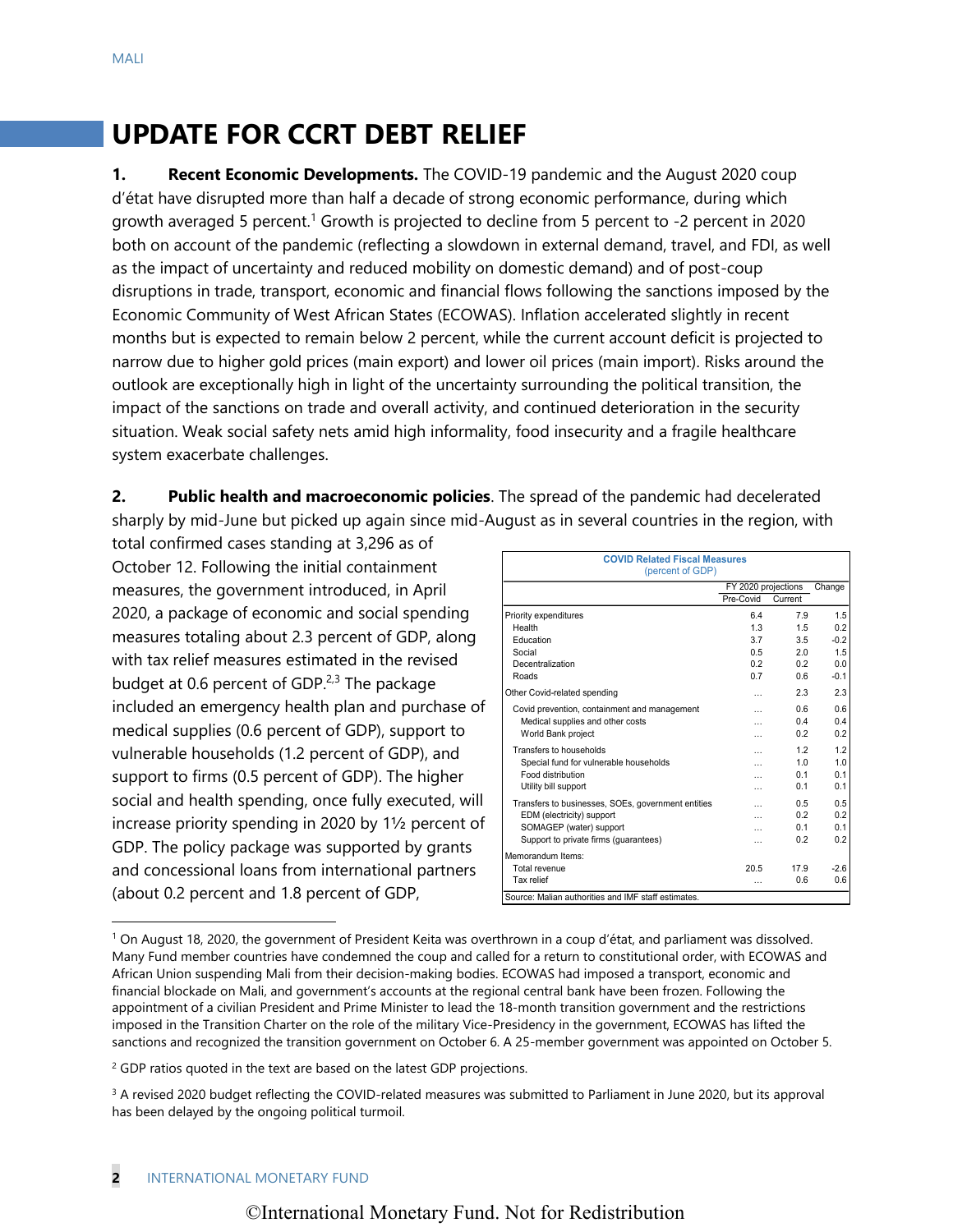respectively) and by the G20 Debt Service Suspension Initiative to defer debt service to Paris Club and other bilateral creditors during May-December 2020 (around 0.2 percent of GDP agreed, but only 0.05 percent of GDP in debt service effectively suspended so far). As of mid-September 2020, only a third of the planned COVID-19-related spending has been implemented, in part because the post-coup sanctions have cut the military authorities' access to government's Treasury Single Account at the regional central bank (BCEAO), hence no payments/expenditures could be made out of those accounts. Specifically: (i) support to electricity and water SOEs and the food distribution plans have been fully executed; (ii) COVID prevention and medical support spending registered 60 percent execution; while (iii) the execution of other COVID-related spending, including spending on vulnerable households, has not yet started. Monetary and financial policy measures to ease financing and lending conditions were taken by the BCEAO starting in March.

**3. Governance safeguards.** Under the IMF's RCF the authorities have committed to (i) the publication of quarterly COVID-19 related expenditure reports; (ii) publication of documentation on large public procurement contracts, together with ex-post validation of delivery along with the name of awarded companies and their beneficial owners; and (iii) commission an independent third party audit of this spending in about a year's time. The authorities have set up a committee dedicated to monitoring COVID-19 related expenses, chaired by the Secretary General of the Ministry of Economy and Finance and including representatives from the private sector and civil society. To help the authorities implement the RCF commitments on accountability and transparency of this spending and ensure that the use of funds collected to address the pandemic follows best PFM practices, the Fund's resident PFM advisor has been assisting the authorities in improving budget transparency and control. However, the August fall of the government, the limited execution of the economic support package, and the absence of a transition government for nearly two months, have delayed the publication of the agreed information on the execution of COVID spending. In light of the governance vulnerabilities in Mali, it will be critical for the newly formed transition government to implement the governance commitments in the spending of the COVID funds.

**4. IMF support status**. The three-year ECF arrangement— approved in August 2019 and with the first review completed in January 2020— has been on hold since March 2020, first at the authorities' request as they dealt with the pandemic and subsequently due to the coup. On April 30, 2020 the IMF approved a COVID-19 emergency support under the Rapid Credit Facility in the amount of SDR146.668 million (about US\$200.4 million, 78.6 percent of quota, 1.2 percent of GDP). This followed the approval of debt service relief during April-October 2020 under the Catastrophe Containment Relief Trust (CCRT) of about SDR 7.3 million (about US\$10 million, 0.06 percent of GDP).

**5. Upcoming CCRT eligible debt service**. Mali has debt service of SDR 7.5 million (US\$10 million, about 0.06 percent of GDP) falling due during the 6-month interval from October 14, 2020 to April 13, 2021, the maximum period covered by the  $2<sup>nd</sup>$  tranche of debt service relief under the CCRT.

**6.** Staff assessment. While the planned fiscal policy response to the COVID crisis has been appropriate, the fiscal outlook and the prospects for seeing this policy response through remain